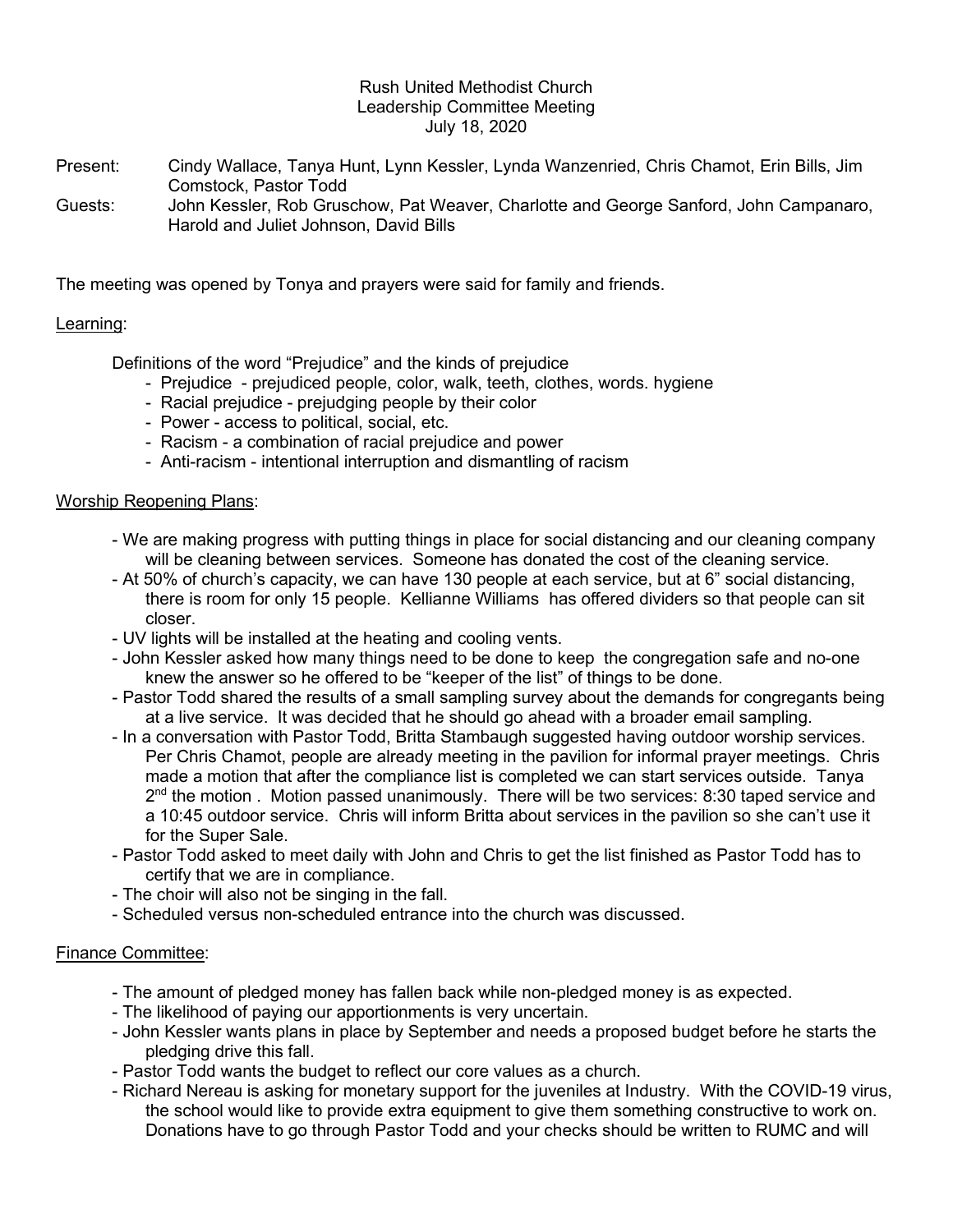be passed on to Industry.

Leadership Committee Meeting Notes July 18, 2020 Page 2

### Buildings and Grounds Committee:

- The check from our insurance company was not cashed. The amount was substantially less than the estimate for repairs given to us by Carter's Exteriors. We have a contract with Carter's Exteriors to act as our agent but the contract is not on file in the office. John Kessler asked Pastor Todd to be in charge of making sure that all contract are on file in the main office.Thirty days after the insurance company receives a "demand letter" from the church they have to reply.
- There are questions about why the gas and electric bills have not gone down. We paid \$4K for changes so that we would pay less and haven't seen any return on the money we spent. We did find out that the electric provider has changed. Also we contract with a company to find us the best prices for gas and electric for the church. There is still no resolution to the question.
- The parking lot lights are delayed because of the COVID-19 epidemic but the contractor hopes to have the job done in the next few weeks.
- John Kessler and Geoff have worked on projects at the parsonage and Leon Perkins and friends are completing the projects.

### Super Sale:

- There will be no indoor sales because the category falls under different NYS rules.

# Turkey Dinner:

 - Lynn Kessler is concerned about the number of volunteers and estimates she needs between 50-60 of them to cook and serve take out meals.There will be no seating indoors. Lynn will send out a note to the congregation. Lynn will know if there will be a turkey dinner by the next meeting.

#### Worship Committee:

- Todd is working on the worship services for fall and will meet with the Worship Committee in August.
- Confirmation class will begin in September and end in May on Pentecost Sunday.
- Pastor Todd is working with the Cub and Boy Scouts.
- Alethea and Peter are setting up church school.
- Leon Perkins has set up a collection site in the small conference room for Red Bird Outreach. This is part of the Kentucky Shoebox outreach program servicing the poor in that state.
- The Upper New York Conference will be held online this year.

Notes submitted by Cindy Wallace